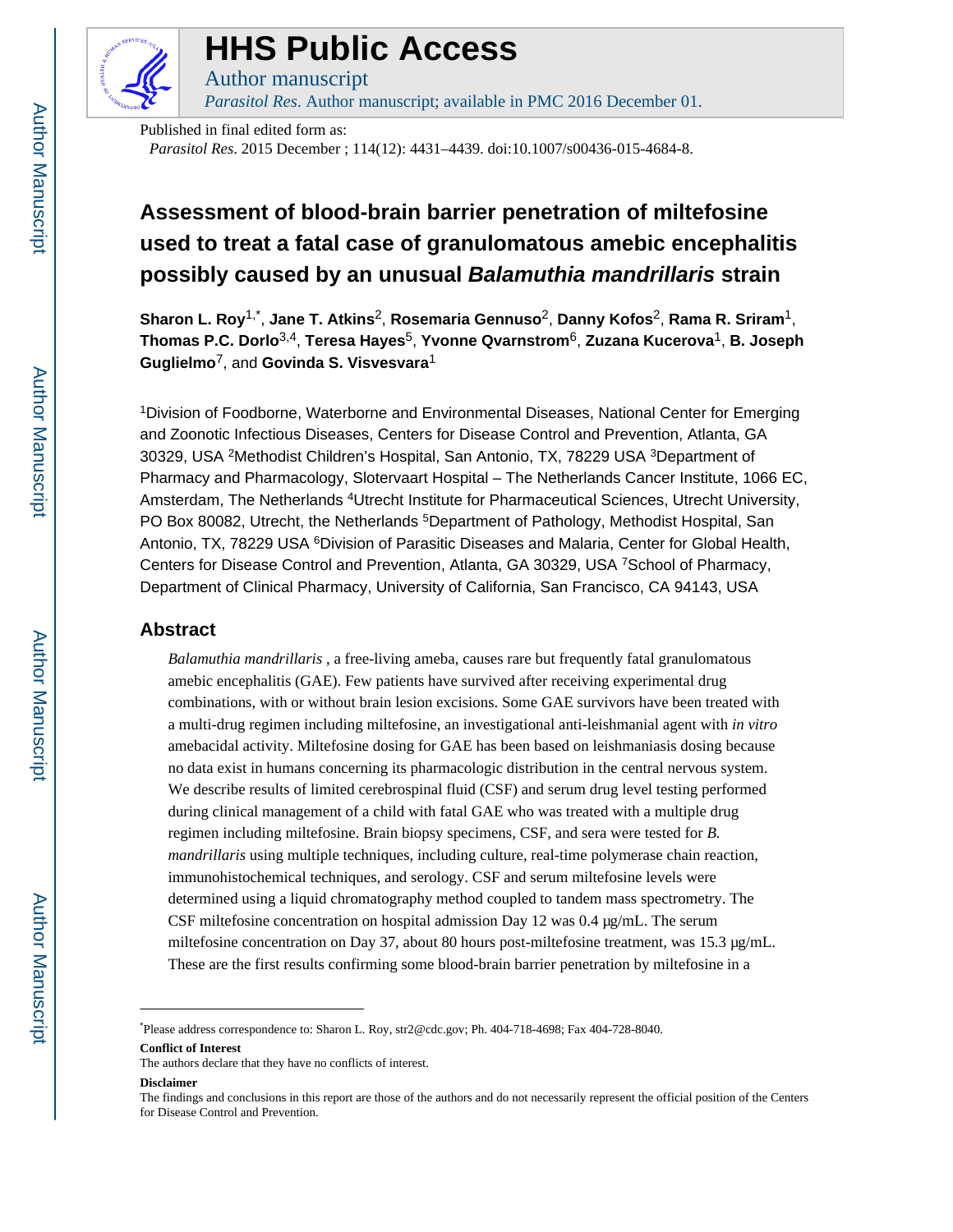human, although with low-level CSF accumulation. Further evaluation of brain parenchyma penetration is required to determine optimal miltefosine dosing for *Balamuthia* GAE, balanced with the drug's toxicity profile. Additionally, the *Balamuthia* isolate was evaluated by real-time PCR, demonstrating genetic variability in18S rRNA sequences and possibly signaling the first identification of multiple *Balamuthia* strains with varying pathogenicities.

## **Keywords**

*Balamuthia*; granulomatous; encephalitis; miltefosine

# **Introduction**

*Balamuthia mandrillaris*, a free-living ameba, has been isolated from soil (Schuster et al. 2003; Dunnebacke et al. 2004; Niyyati et al. 2009) and its DNA has been identified in dust by polymerase chain reaction (PCR) (Ahmad et al. 2011). It may also be present in water, having been identified in dogs in contact with stagnant water (Foreman et al. 2004; Finnin et al. 2007). In the United States, the most common disease caused by *Balamuthia* infections is granulomatous amebic encephalitis (GAE), which in a minority of cases is preceded by or concurrent with the development of *Balamuthia*-induced skin lesions (CDC unpublished data). It is likely transmitted by inhalation of airborne cysts or by direct contamination through broken skin. Once *Balamuthia* enters the body, it is believed to spread hematogenously into the central nervous system (CNS) by breaching the blood-brain barrier (Visvesvara et al. 2011; Schuster et al. 2009; Reed et al. 1997). GAE occurs in both immunocompetent and immunocompromised persons of all ages, although *Balamuthia* GAE does appear to be more common among persons of Hispanic ethnicity (Visvesvara et al. 2011; Schuster et al. 2009, Schuster et al. 2004).

GAE is usually a chronic disease with a prodromal period apparently lasting for several weeks to months. Initial signs and symptoms can include headache, neck stiffness, photophobia, vomiting, personality changes, and tonic-clonic seizures (Visvesvara et al. 2011). More than 200 GAE cases have been reported worldwide (Visvesvara et al. 2011; Schuster et al. 2009). Timely GAE diagnosis is difficult, particularly because of nonspecific symptoms mimicking other types of encephalitis and lack of physician awareness of this disease. Therefore, other cases have likely occurred that were either undiagnosed or misdiagnosed.

Most GAE cases are fatal. Diagnosis is usually made by histochemical methods on biopsied brain tissue obtained late in the clinical course or at autopsy (Visvesvara et al. 2011). Nevertheless, a few patients have survived after biopsies (with or without complete excision of brain lesions) and subsequent treatment with experimental combinations of drugs, including pentamidine isethionate, fluconazole, flucytosine (5-fluorocytosine), sulfadiazine, and a macrolide (azithromycin or clarithromycin) (Deetz et al. 2003; Jung et al. 2004; Bravo et al. 2011; Cary et al. 2010). Miltefosine, an anti-protozoal drug used to treat visceral and cutaneous leishmaniasis, has also shown promise in treating GAE in combination with other anti-amebic drugs (Bravo et al. 2011; Martínez et al. 2010; Centers for Disease Control and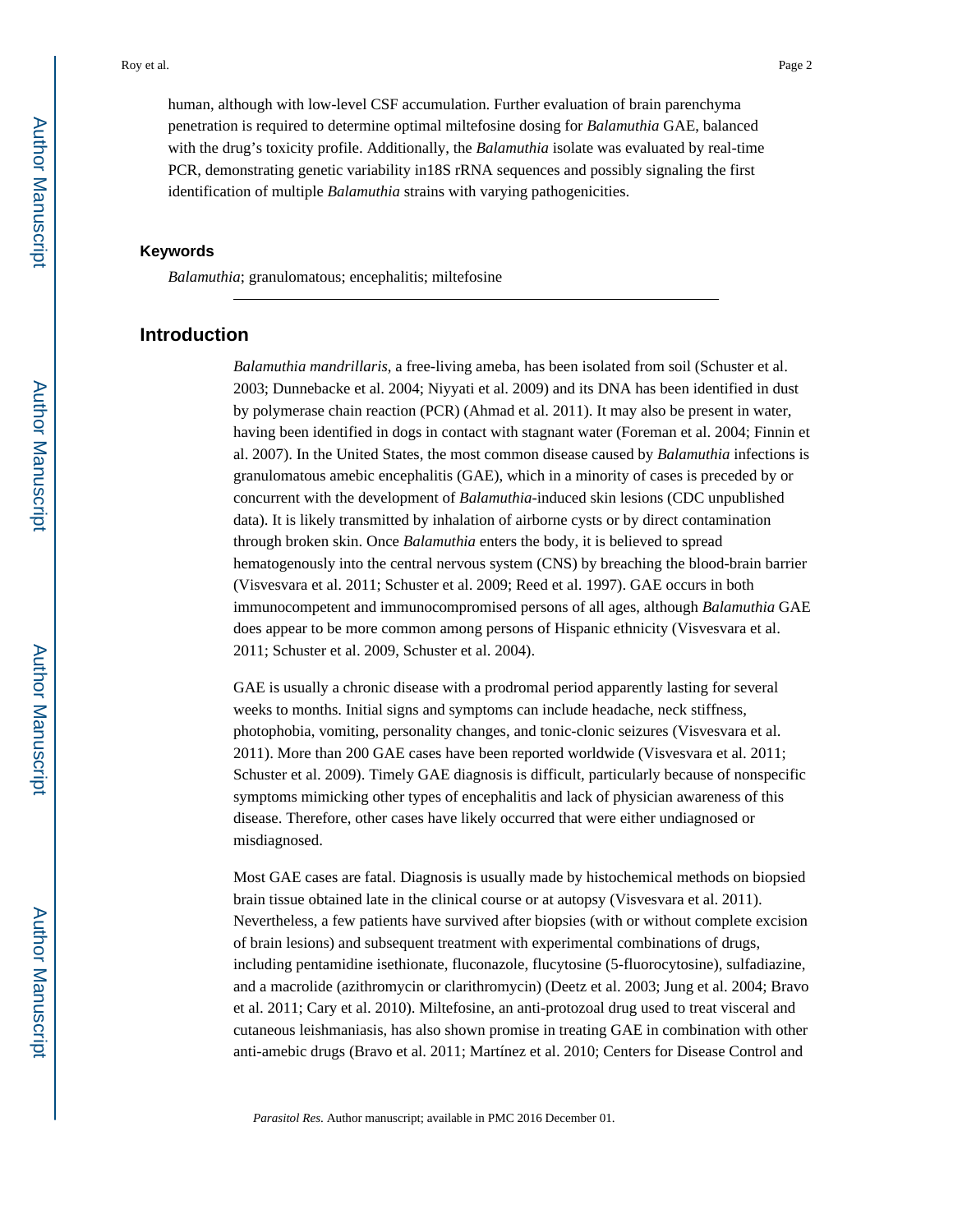Prevention 2010). Miltefosine, a drug approved by the U.S. Food and Drug Administration (FDA) for the treatment of leishmaniasis (Food and Drug Administration 2015), is not sold in the United States but is available from the Centers for Disease Control and Prevention (CDC) for the treatment of free-living amebae infections under an expanded-access investigational new drug protocol in effect with the FDA (Centers for Disease Control and Prevention 2013). However, appropriate miltefosine dosing for GAE treatment has not been established and currently follows dosing regimens recommended for leishmaniasis treatment, which do not account for blood-brain barrier penetration or brain parenchyma accumulation because leishmaniasis is only rarely associated with neurologic pathology (Petersen and Greenlee 2011). Although miltefosine CNS penetration has been demonstrated in rats (Marschner et al. 1992), no data on CNS distribution in humans exists to guide GAE dosing decisions.

We present a case report of a child with fatal *Balamuthia* GAE and the first data from drug level testing performed in the course of clinical management that demonstrate blood-brain barrier penetration of miltefosine in a human.

#### **Case report**

An 11-year-old Texas boy of Hispanic ethnicity was hospitalized one August with a 3-week history of intermittent nausea, vomiting, progressive lethargy, clumsiness, and right-sided weakness resulting in a fall the day before admission. In retrospect, his parents noted neurologic changes dating back to April when he developed altered penmanship and problems reading and conversing; additionally, his grades slipped during the last 9 weeks of the school year and he experienced intermittent vomiting throughout most of the summer. The patient never complained of headaches or visual changes. His past medical history was otherwise unremarkable. He reportedly liked to dig in soil looking for artifacts, like arrowheads.

On admission Day 1, magnetic resonance imaging (MRI) of the brain revealed a nonspecific multifocal process predominantly involving the left cerebral hemisphere in the temporal and frontal lobes with severe edema and mass effect resulting in a midline shift (Figure 1). A tumor was suspected so a brain biopsy was performed on Day 2 and an extra-ventricular drain (EVD) was placed to monitor intracranial pressure post-operatively. Hematoxylin and eosin (H&E)-stained tissue sections showed amebic trophozoites and GAE was diagnosed; the patient was given anti-amebic chemotherapy beginning on Day 3. Table 1 summarizes the patient's multi-drug regimen by hospital day. Indirect immunofluorescence testing (IFA) and real-time PCR performed at CDC later identified the amebae as *Balamuthia mandrillaris*. The patient also had an elevated anti-*Balamuthia* serum titer initially 1:64, considered positive for *Balamuthia* exposure (Schuster et al. 2006b), but rising to 1:256 later in the course of illness.

During the week following hospitalization, the patient became febrile and had increased nausea and vomiting. On Day 5, he had a right-sided focal seizure and received anticonvulsant drugs. On Day 6, he developed twitching in his hands and feet; an electroencephalogram showed no focal seizure activity. He also developed a mild right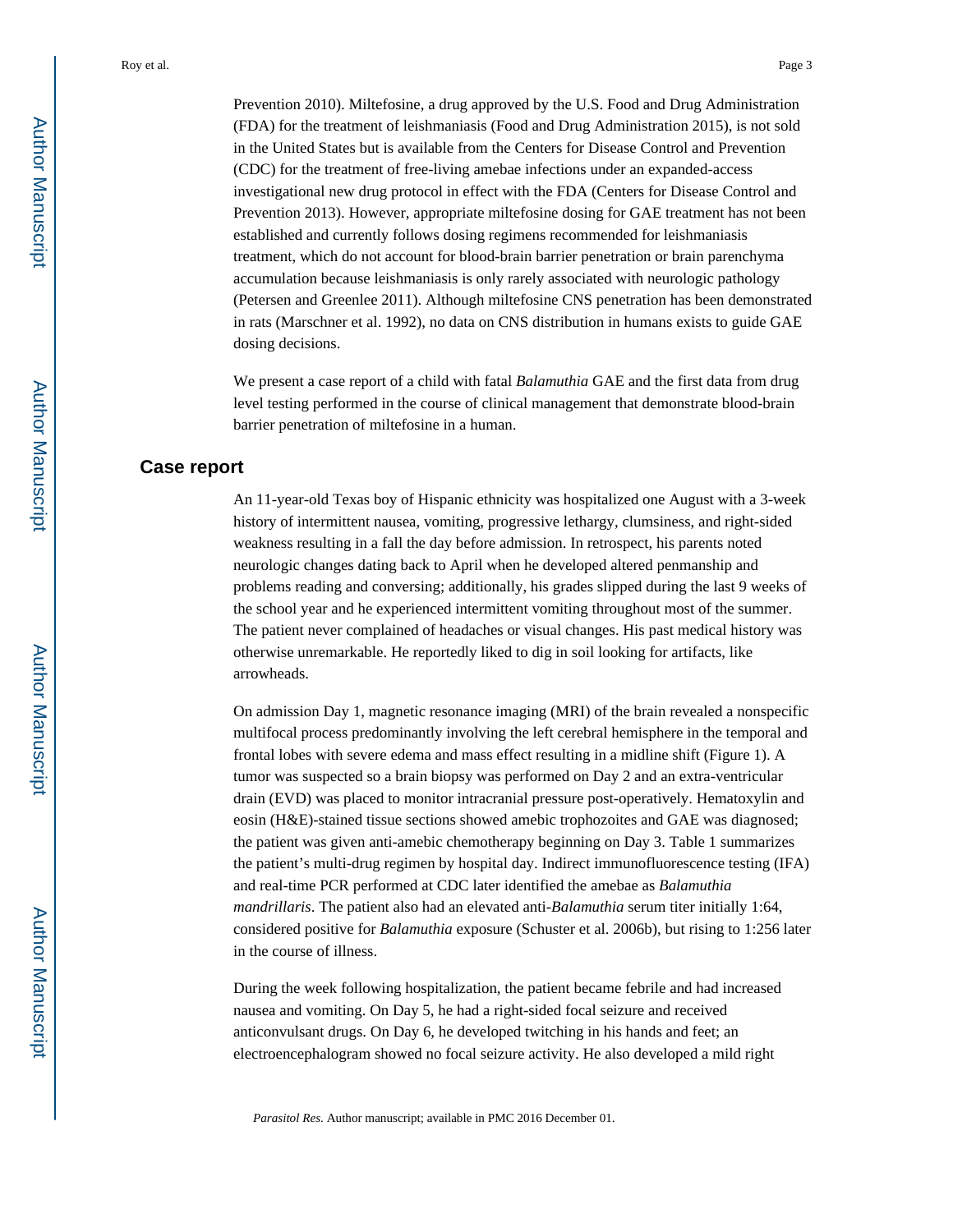hemiparesis and was more lethargic but still arousable, alert, and oriented. Miltefosine was started on Day 7. On Day 8, a repeat MRI revealed a diminished mass effect and midline shift with a mild reduction in lesion enhancement but with extensive areas of edema remaining and an acute left putamen lacunar infarct. His clinical condition remained fairly stable for several days and his right-sided weakness and twitching remained unchanged. However, by Day 20, he had newly developed double vision and another MRI that day showed a new lesion in the left temporal occipital white matter, although he had reduced edema and a resolution of the previous midline shift. Approximately 3 weeks postadmission, his mental and neurologic status worsened significantly and he developed pancreatitis, renal impairment, myoglobinurea, and diarrhea. A MRI brain scan on Day 26 showed multiple new foci in the white matter. By Day 32, he had complete right hemiparesis, could say only a few words and follow simple commands, had lost his gag reflex, and had developed aspiration pneumonia. Miltefosine was discontinued on Day 34 (see Table 1). He received a tracheostomy about 5.5 weeks post-admission but never regained full alertness after post-operative sedation was lifted. Follow-up MRIs revealed progressing multifocal lesions in the right temporal/parietal lobe, left parietal lobe/thalamus, posterior fossa, and cerebellum. He was placed in palliative care on Day 49 and by Day 54 showed very little spontaneous respiratory effort. He was pronounced dead 61 days postadmission.

## **Materials and methods**

Several specimens were sent to CDC for further testing, including brain tissue removed at biopsy and autopsy, and cerebrospinal fluid (CSF) and sera obtained during the clinical course. CSF and a portion of fresh brain tissue (macerated) were separately inoculated into human lung fibroblast (HLF) monolayers. The HLF cell cultures were sub-cultured periodically and amebae were harvested and stored at −80°C. The amebae stored at −80°C were thawed and disrupted and the resulting protein antigens were subjected to SDS-PAGE (Kucerova et al. 2011). Separated proteins were silver stained and compared with protein profiles of other isolates (Kucerova et al. 2011). Real-time PCR (Qvarnstrom et al. 2006) was performed on DNA from brain tissue, CSF and cultured amebae, extracted using the DNeasy tissue and blood kit (QIAGEN). Mitochondrial and nuclear small subunit ribosomal genes were amplified and sequenced as previously described (Booton et al. 2003a; Booton et al. 2003b). The mitochondrial gene (16S rRNA) was amplified twice and Sanger sequenced in both directions, resulting in 2- to 6-fold sequencing coverage at all positions. The PCR product from the nuclear gene (18S rRNA) was cloned as described elsewhere since it could not be sequenced directly due to overlapping peaks in the chromatograms (Qvarnstrom 2013). Two clones were sequenced with at least 4-fold coverage at all positions; the two clones differed in just two positions towards the end of the gene. Consensus DNA sequences from the 18S and the 16S rRNA genes were deposited in GenBank with accession numbers JX524850 and JX524851, respectively. Formalin-fixed tissues from brain, optic nerve, lungs, liver, pancreas, and spleen were embedded in paraffin and sectioned. Sections were either stained with H&E or reacted with rabbit anti-*Balamuthia* antiserum (IFA) as described previously (Visvesvara et al. 1990) and examined using an Olympus BX-60 microscope. Anti-*Acanthamoeba* serum served as a negative control because anti-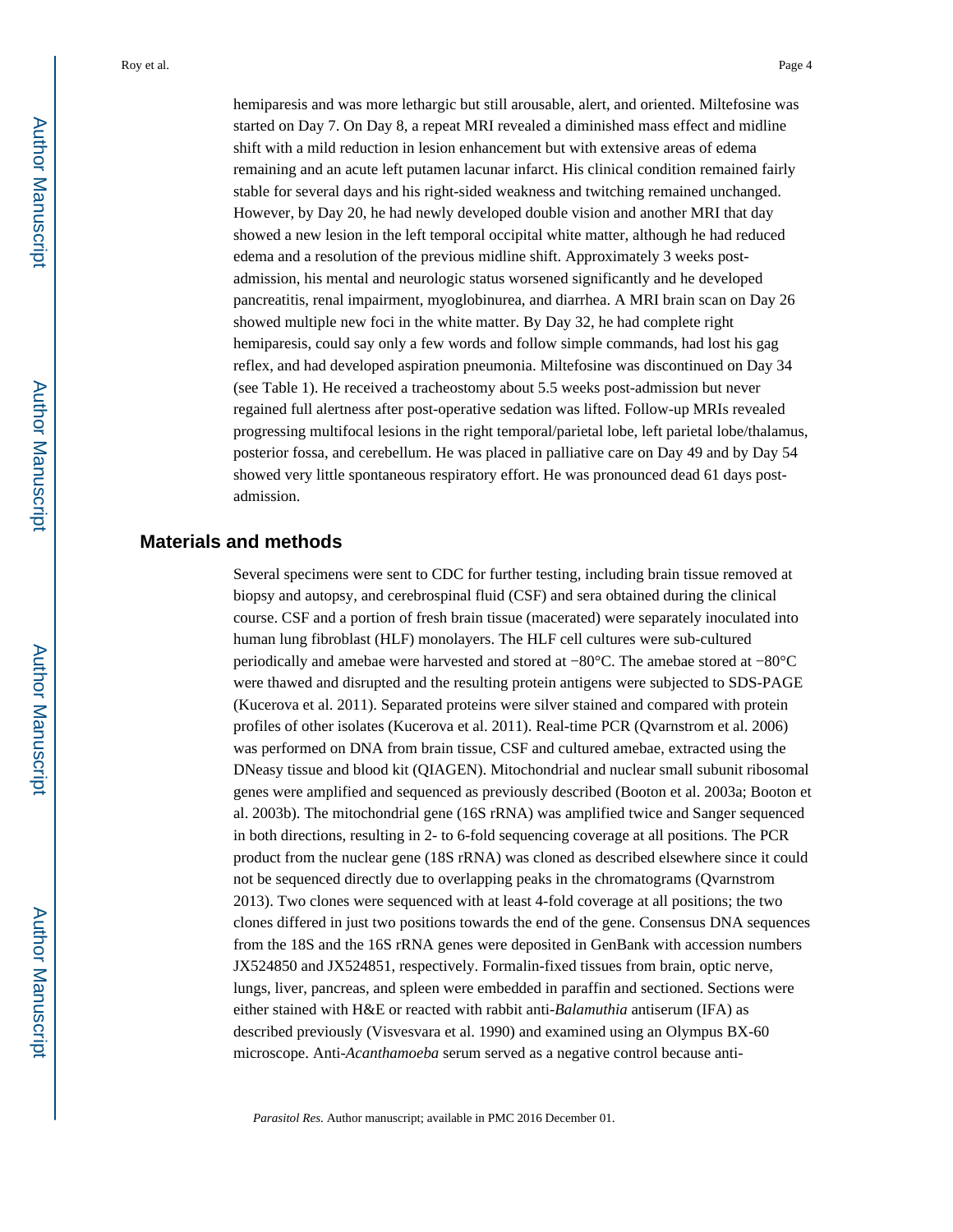*Balamuthia* antibodies do not cross react with anti-*Acanthamoeba* antibodies (Kucerova et al. 2011; Huang et al. 1999; Kiderlen et al. 2009). As with brain tissue, CSF was also cultured (Visvesvara et al. 1990; Visvesvara et al. 1993) and tested by real-time PCR. Multiple serum samples were tested for anti-*Balamuthia* antibodies by IFA (Schuster et al. 2006b). Miltefosine levels in CSF and serum samples were analyzed by a validated liquid chromatography method coupled to tandem mass spectrometry (LC-MS/MS) with slight adaptations (Dorlo et al. 2008a). These samples were diluted (1:20) in blank human sodium EDTA plasma (Bioreclamation Inc., Hicksville, NY, USA) and further processed as previously described (Dorlo et al. 2008a). Samples were quantified based on a calibration line (4–2000 ng/mL) in human plasma. After sample preparation with phenyl-based solid phase extraction (SPE) and chromatographic separation on a Gemini C<sub>18</sub> column (150 mm  $\times$ 4.6 mm, 5  $\mu$ m) using 10mM NH<sub>4</sub>OH in methanol: water (95:5, v/v) as a mobile phase, samples were analyzed employing an API365 triple quadrupole mass spectrometer (Sciex, Thornhill, ON, Canada). Accuracy and precision were within  $\pm 15\%$  deviation on all concentration levels and the lower limit of quantitation (in plasma) was 4 ng/mL (Dorlo et al. 2008a).

# **Results**

*Balamuthia* began to be noticeable within one week in the HLF cell cultures inoculated with CSF and brain tissue. Amebae consumed, multiplied, and destroyed the HLF monolayer initially within two weeks and thereafter within three days on new platings, depending upon the numbers of amebae inoculated. Amebae converted to cysts when all of the monolayer was consumed. Both trophozoites and cysts of the isolate, designated as CDC:V630, were considerably smaller than the index *Balamuthia* organism originally isolated from a baboon brain (Visvesvara et al. 1990). However, they were morphologically similar to this index organism and other isolates of *Balamuthia*. Silver-stained protein profiles of cultured amebae revealed a complex pattern and produced major bands ranging from 200 to 10 kDa, but were more or less similar to that of the index isolate (Visvesvara et al. 1990).

Brain tissue and CSF from the patient, as well as the CDC:V630 culture, tested positive for *B. mandrillaris* in a real-time PCR assay developed to detect pathogenic free-living amebae in clinical specimens. On further molecular examination of the CDC:V630 culture, the mitochondrial small subunit ribosomal gene (16S rRNA) fragment was 1,075 base pairs in length and exhibited 98.6%–99.5% sequence similarity to corresponding sequences from other isolates of *B. mandrillaris*, with the highest similarity score to the V451 strain isolated previously (Booton et al. 2003a). This degree of variation is within the range previously found among *B. mandrillaris* 16S rRNA genes (Booton et al. 2003a). However, the nuclear small subunit ribosomal gene (18S rRNA) showed sequence divergence from existing sequences in the GenBank database (<http://www.ncbi.nlm.nih.gov/genbank/index.html>); the V630 isolate differed in 20 out of 1,969 nucleotide positions (including 11 transitions, 4 transversions, and 5 indels) from the other *B. mandrillaris* isolates in GenBank (Figure 2).

On microscopic examination of H&E-stained sections, the brain and optic nerve appeared necrotic and amebae characterized by single nuclei were seen interspersed with degraded tissue (Figure 3a). Intense necrotic inflammation was evident with large numbers of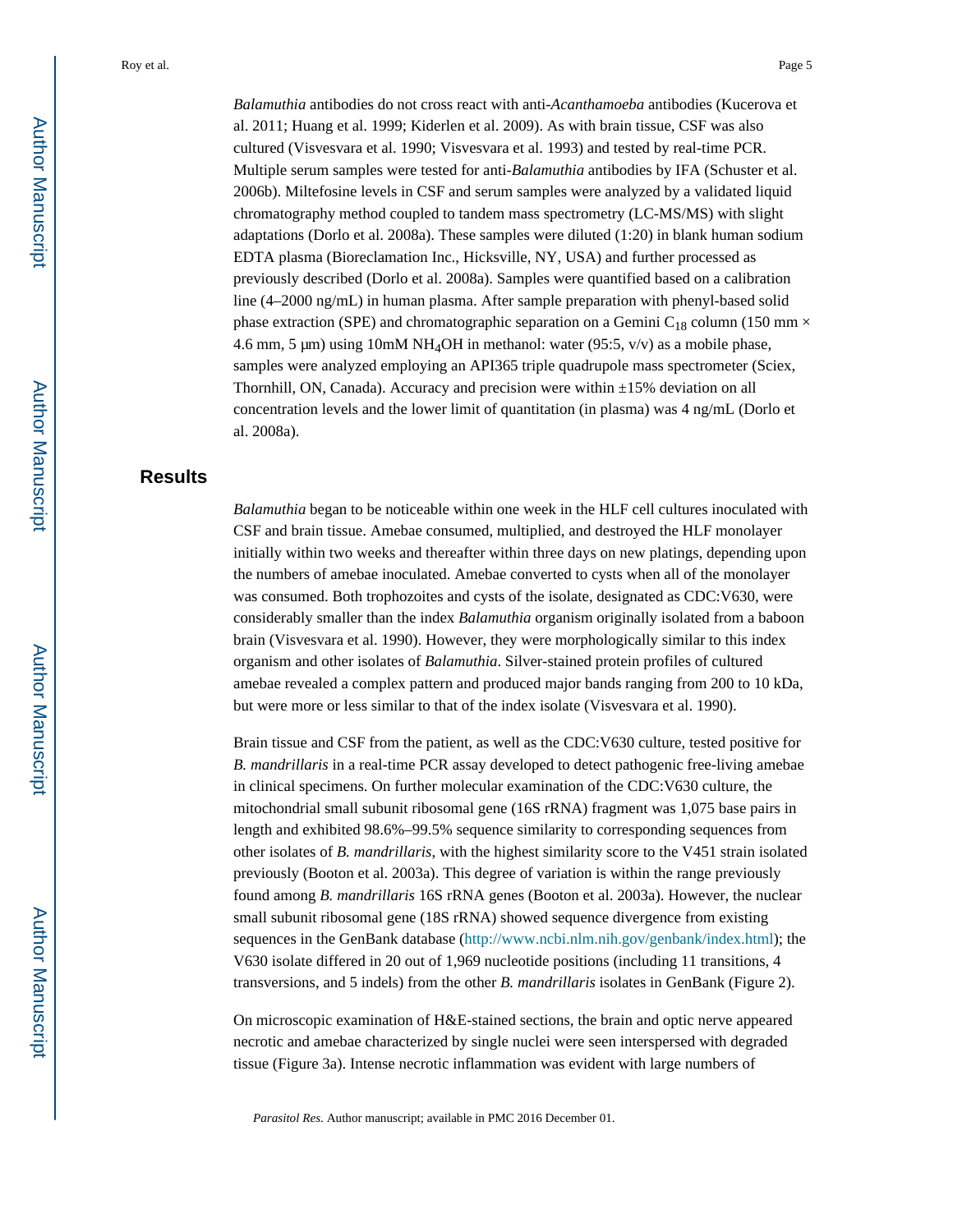lymphocytes and polymorphonuclear leukocytes. Abundant amebae were seen in the necrotic optic nerve. Cysts were not evident in the tissue sections. The tissue sections examined by IFA reacted intensely with the rabbit anti-*B. mandrillaris* serum and produced fluorescence (Figure 3b). Negative reaction was seen with the rabbit anti-*Acanthamoeba*  serum. Sections of the lung stained with H&E showed inflammation but amebae were not readily seen. However, the anti-*Balamuthia*-treated lung sections revealed a couple of foci of intense fluorescence and closer examination revealed a few glowing amebae (Figure 3c– d). All other tissue sections were negative for amebae.

The patient's serum samples produced high IFA titers for *Balamuthia* (from 1:64 to 1:256). Serum titers for anti-*Balamuthia* antibodies range from none to about 1:32 in patients without *Balamuthia* GAE and a titer of 1:64 or higher is considered a positive immune response (Schuster et al. 2006b).

Mass spectrometry analyses of miltefosine concentrations in the CSF and serum are summarized in Table 2. From Days 7–34, the patient received 50 mg miltefosine per nasogastric tube (NG) twice daily, corresponding to 2.65 mg/kg/day. On Day 12, miltefosine was first detected on analysis of ventricular CSF collected in the external bag of the EVD placed on Day 2 following the brain biopsy. The EVD was removed on admission Day 12 and thereafter no further CSF/ventricular fluid samples were available for testing. The only serum sample was tested for miltefosine on Day 37, about 80 hours after termination of miltefosine treatment when the patient had developed acute renal insufficiency (creatinine 4.2 mg/dL, BUN 87 mg/dL) and pancreatitis, presumed to be due to pentamidine.

# **Discussion**

*B. mandrillaris* is the only known species of the genus *Balamuthia* (Visvesvara et al. 2011). In our patient, the nuclear small subunit ribosomal gene (18S rRNA) of his isolate (CDC:V630) showed quite a few sequence divergences from existing sequences in GenBank. This was unexpected since all previously determined 18S rRNA sequences from *B. mandrillaris* have been 100% identical, indicating that there is more DNA sequence divergence within the *Balamuthia* genus than previously thought and that the 16S rRNA gene may not be the best locus to explore that variability. Furthermore, this isolate was considerably smaller in size compared to other *B. mandrillaris* isolates. These observations might signal the presence of multiple strains of *B. mandrillaris* with varying pathogenicities, which could help explain the elevated anti-*Balamuthia* antibody levels observed in some asymptomatic but presumably exposed individuals in Africa and Australia (Huang et al. 1999; Kiderlen et al. 2009).

When *Balamuthia* exposure results in GAE, it is generally fatal. Many drug combinations have been administered to *Balamuthia* GAE patients but few have recovered (Deetz et al. 2003; Jung et al. 2004; Bravo et al. 2011; Cary et al. 2010; Martínez et al. 2010; Centers for Disease Control and Prevention 2010) and effective treatment has not yet been established. Our patient was treated with corticosteroids and multiple antimicrobials. One of the antimicrobials given to our patient was miltefosine. Miltefosine is an orally administered alkylphosphocholine compound that was originally developed as an anti-cancer drug (Eibl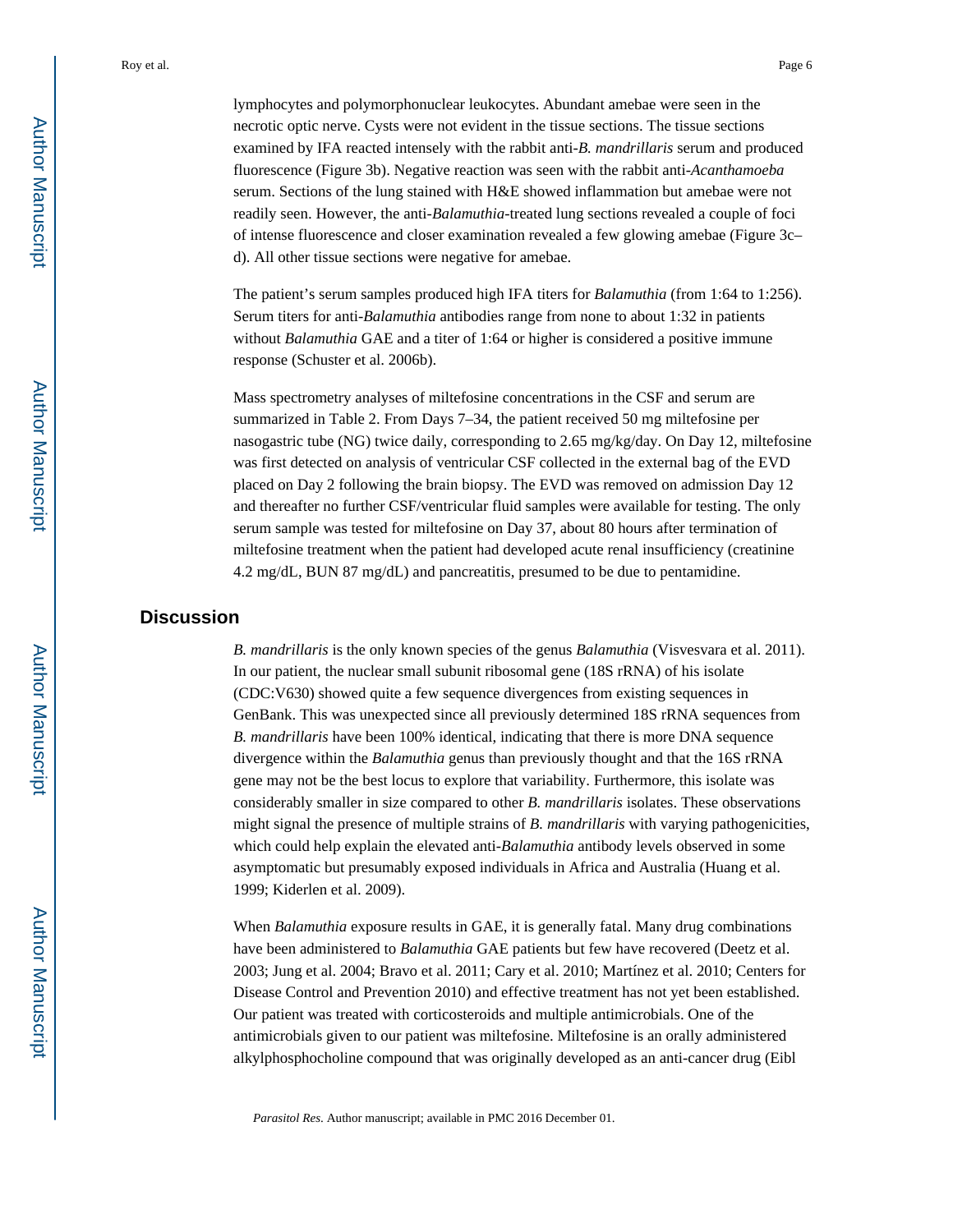and Unger 1990). However, for infectious diseases, it has mainly been used as an antiprotozoal drug and the World Health Organization (WHO) lists miltefosine in its essential medicines formulary as an anti-leishmaniasis medicine (World Health Organization, 2015). Miltefosine is currently approved for treatment of leishmaniasis in the United States by FDA (U.S. Food and Drug Administration, 2015). Recently, miltefosine has not only shown good *in vitro* activity against free-living amebae but has also appeared promising in treating patients with *Balamuthia* GAE, in combination with other drugs (Bravo et al., 2011; Martínez et al. 2010; Centers for Disease Control and Prevention 2010). Our patient received 53 doses of miltefosine (50 mg BID) over 26.5 days (Days 7–34). After an initial stabilization of symptoms, miltefosine was discontinued 27 days prior to death due to progression of neurologic deterioration, development of multiple organ dysfunction due to presumed drug toxicities, and uncertainty of the contributing role of miltefosine to these toxicities. At the time, no information was available in the literature about CNS penetration of oral miltefosine to guide drug dosing during his clinical course. Drug level testing on available CSF and serum samples was therefore performed.

The presence of miltefosine in our patient's CSF 5 days after initiation of miltefosine treatment indicated penetration of miltefosine through the blood-brain barrier, although disruption of the barrier due to *Balamuthia* infection could not be excluded. Moderate brain tissue penetration of miltefosine was previously demonstrated in rats (Marschner et al. 1992) but has never been evaluated in humans and was not evaluated directly in our patient. However, some conclusions can still be suggested with our limited CSF and serum samples. Our patient's serum level approximately 80 hours after miltefosine discontinuation was 15.3 μg/mL. Taking into account the known miltefosine initial elimination half-life of approximately 7 days (Dorlo et al. 2008b; Dorlo et al. 2012b), the extrapolated steady-state serum concentration at the time of miltefosine discontinuation would have approximated 21.3 μg/mL. The *in vitro* minimum amebacidal concentration (MAC) of miltefosine for some *Balamuthia* isolates has been shown to be 16.3 μg/mL (40 μM), with variation in sensitivity between strains (Schuster et al. 2006a). Although this value might not be comparable between labs due to the use of different assay methodologies and is likely difficult to extrapolate to the *in vivo* situation, in particular because of the use of protein-rich culture media (Schuster and Visvesvara 1996), the approximated serum miltefosine level at the time of discontinuation exceeded this MAC. However, this MAC value must be interpreted with caution. Miltefosine is 95% protein-bound (Dorlo et al. 2008b, Dorlo et al. 2012a). Consequently, only 5% of the total serum concentration represents free drug. If the pharmacodynamics of anti-amebic agents is similar to antibacterial agents, then only the free drug fraction would be expected to be pharmacologically active. The original *in vitro* MAC experiments used protein-rich culture media (Schuster and Visvesvara 1996) but did not account for the effects of potential protein binding in the MAC calculations. Therefore, the MAC represents the total miltefosine concentration, not the free miltefosine concentration, and cannot be used as a basis of comparison for the latter. Penetration of miltefosine from serum into CSF and brain parenchymal tissue is of additional and particular importance. The miltefosine CSF level in our patient on Day 12 after 9 doses (50 mg per dose) of the drug over 5 days was 0.4 μg/mL, a level much less than that expected to be efficacious in the treatment of *Balamuthia* infection. Assuming that the serum concentration was between 10–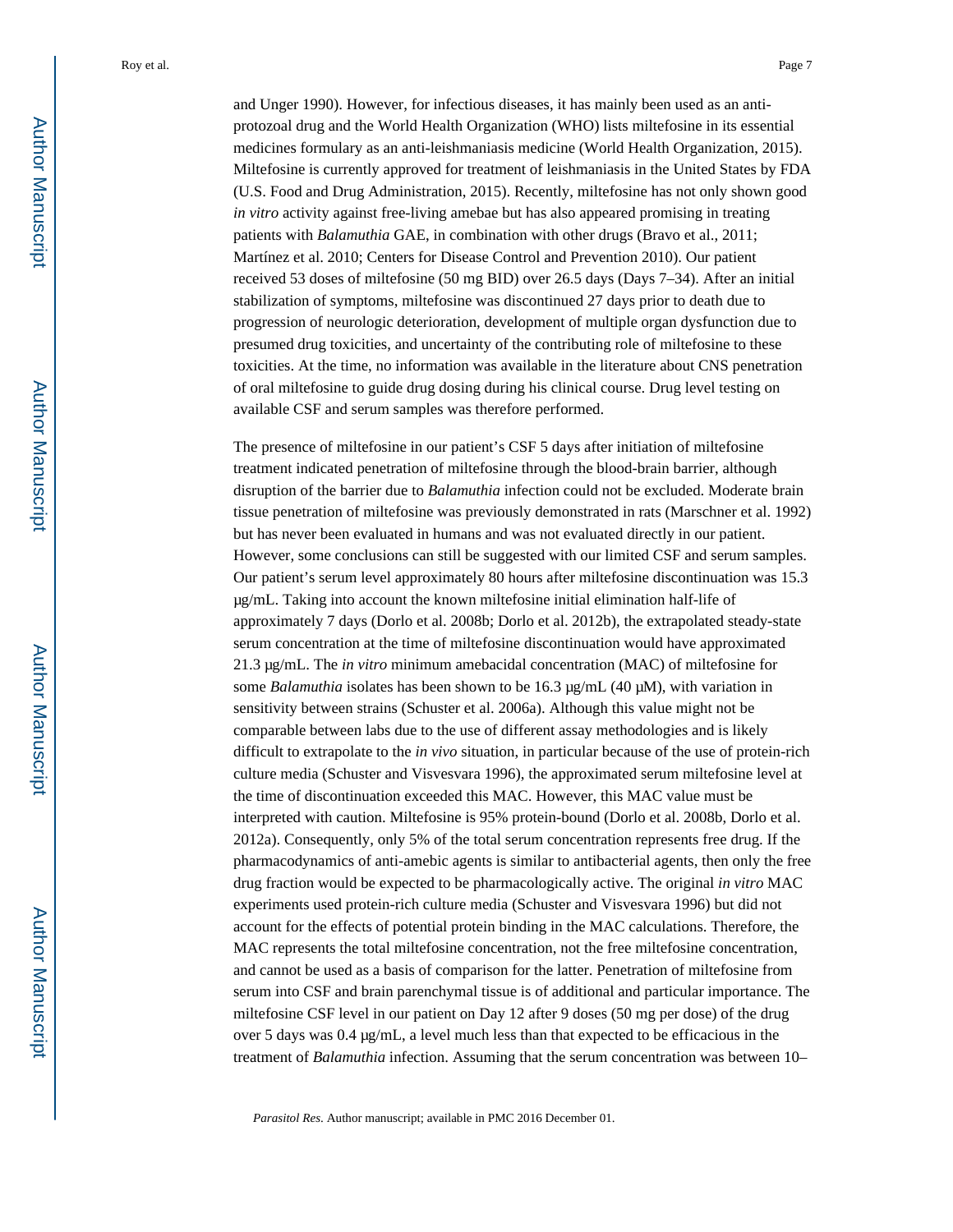20 μg/mL on Day 12, given the 7-day half-life and the fact that steady state of the drug had not yet been reached, this suggests only 2–4% passage across the blood-brain-barrier. Further, depending upon the concentration of protein in CSF, the free drug level was likely substantially less than the total drug level achieved in CSF. While these results may suggest that miltefosine would not be effective in the treatment of meningitis (measured CSF levels), miltefosine might still be effective in treating encephalitis (unmeasured brain parenchymal levels) since the primary infection site for *Balamuthia* is brain parenchyma, not the meninges. There is precedence for other agents that pass poorly into CSF, such as macrolides, penetrating well into brain parenchyma (Nau et al. 2010; Jaruratanasirikul et al. 1996). Despite our patient's measured drug levels, miltefosine has shown promise in treating other patients with *Balamuthia* GAE, in combination with other drugs (Bravo et al., 2011; Martínez et al. 2010; Centers for Disease Control and Prevention 2010). It is possible that the observed success of miltefosine in reported GAE cases may be due to superior penetration into brain parenchyma when compared to CSF. Moreover, in addition to its direct amebacidal effects, previously demonstrated miltefosine immunomodulatory effects may also play a role (Wadhone et al. 2009).

## **Conclusion**

*Balamuthia* GAE, while rare, continues to have devastating outcomes and high mortality. Even with rapid diagnosis and interventional therapy, our case was fatal. The ameba isolated and cultured from this patient differed in size and ribosomal DNA sequences from previously identified *B. mandrillaris* isolates, suggesting there may be multiple strains of *B. mandrillaris* that may affect pathogenicity and drug resistance. Further investigation of *Balamuthia* through strain typing and genome sequencing should be considered.

CSF drug level testing performed during clinical management of a child with fatal *Balamuthia* GAE demonstrated for the first time that miltefosine, an anti-leishmanial agent with *in vitro* amebacidal activity, penetrates the blood-brain barrier to a limited extent in a human. Although miltefosine might hold promise as an adjunct to the current experimental drug cocktail now used to treat *Balamuthia* GAE, more research is needed to find the most effective doses and optimal drug combination. Given our patient's death after receiving 2.65 mg/kg/day of miltefosine and considering that pediatric patients need a higher mg/kg dosage compared to adults to achieve a similar level of miltefosine exposure (Dorlo et al. 2012b), a higher daily miltefosine dosage might be considered in future *Balamuthia* GAE cases if the apparent moderate gastrointestinal and moderate liver toxicity caused by this drug can be controlled.

# **References**

- Ahmad AF, Andrews PW, Kilvington S. Development of a nested PCR for environmental detection of the pathogenic free-living amoeba *Balamuthia mandrillaris*. J Eukaryot Microbiol. 2011; 58:269– 271.10.1111/j.1550-7408.2011.00541.x [PubMed: 21435080]
- Booton GC, Carmichael JR, Visvesvara GS, Byers TJ, Fuerst P. Genotyping of *Balamuthia mandrillaris* based on nuclear 18S and mitochondrial 16S rRNA genes. Am J Trop Med Hyg. 2003a; 68:65–69. [PubMed: 12556151]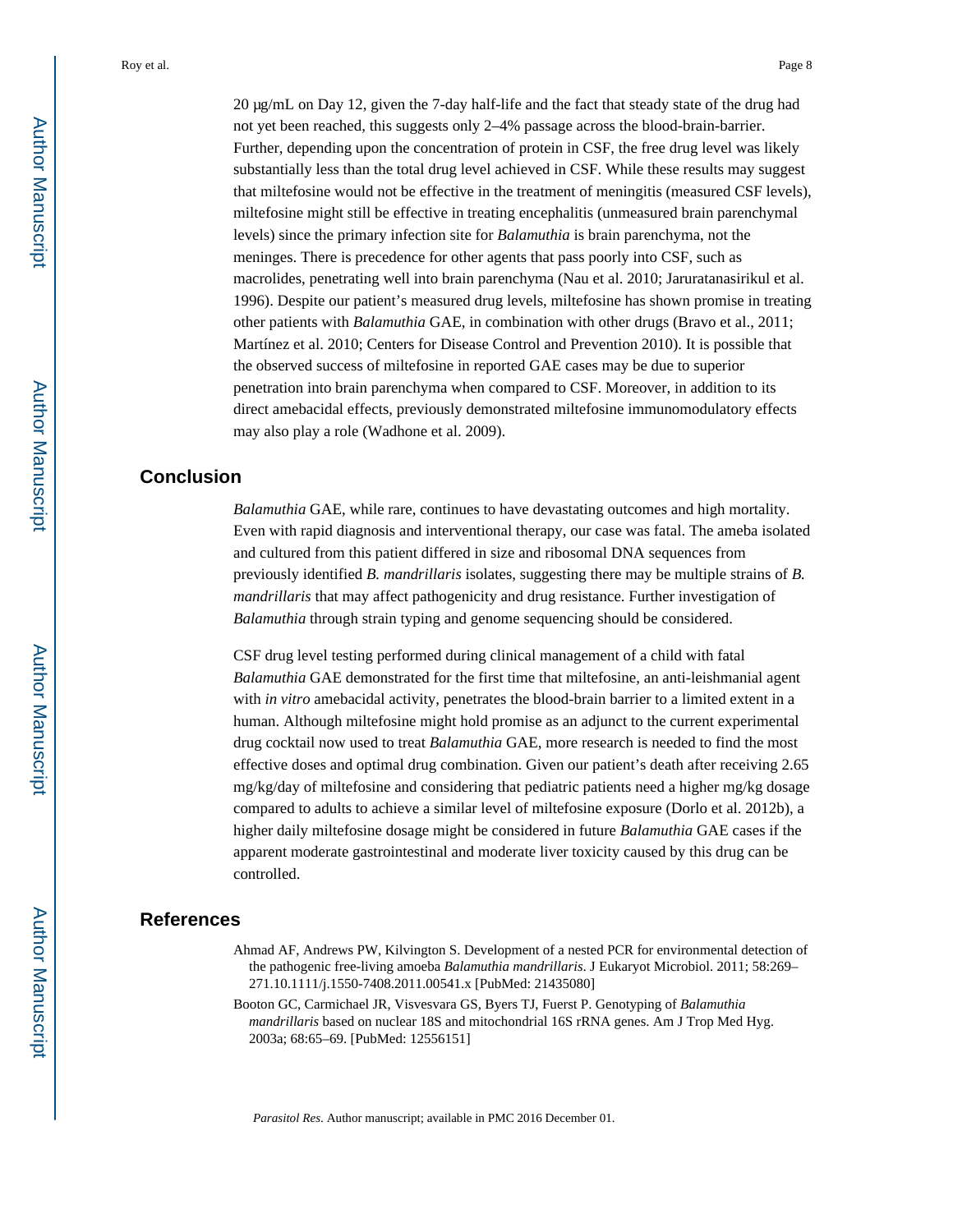- Booton GC, Carmichael JR, Visvesvara GS, Byers TJ, Fuerst PA. Identification of *Balamuthia mandrillaris* by PCR assay using the mitochondrial 16S rRNA gene as a target. J Clin Microbiol. 2003b; 41:453–455. [PubMed: 12517892]
- Bravo FG, Alvarez PJ, Gotuzzo E. *Balamuthia mandrillaris* infection of the skin and central nervous system: an emerging disease of concern to many specialties in medicine. Curr Opin Infect Dis. 2011; 24:112–117.10.1097/QCO.0b013e3283428d1e [PubMed: 21192259]
- Cary LC, Maul E, Potter C, Wong P, Nelson PT, Given C 2nd, Robertson W Jr. *Balamuthia mandrillaris* meningoencephalitis: survival of a pediatric patient. Pediatrics. 2010; 125:e699– 703.10.1542/peds.2009-1797 [PubMed: 20123772]
- Centers for Disease Control and Prevention. *Balamuthia mandrillaris* transmitted through organ transplantation—Mississippi, 2009. MMWR Morb Mortal Wkly Rep. 2010; 59:1165–1170. [PubMed: 20847719]
- Centers for Disease Control and Prevention. Investigational drug available directly from CDC for the treatment of infections with free-living amebae. MMWR Morb Mortal Wkly Rep. 2013; 62:666. [PubMed: 23965830]
- Deetz TR, Sawyer MH, Billman G, Schuster FL, Visvesvara GS. Successful treatment of *Balamuthia*  amoebic encephalitis: presentation of two cases. Clin Infect Dis. 2003; 37:1304–1312. [PubMed: 14583863]
- Dorlo TP, Balasegaram M, Beijnen JH, de Vries PJ. Miltefosine: a review of its pharmacology and therapeutic efficacy in the treatment of leishmaniasis. J Antimicrob Chemother. 2012a; 67:2576– 2597.10.1093/jac/dks275 [PubMed: 22833634]
- Dorlo TPC, Hillebrand MJX, Rosing H, Eggelte TA, de Vries PJ, Beijnen JH. Development and validation of a quantitative assay for the measurement of miltefosine in human plasma by liquid chromatography-tandem mass spectrometry. J Chromatogr B Analyt Technol Biomed Life Sci. 2008a; 865:55–62.10.1016/j.jchromb.2008.02.005
- Dorlo TP, Huitema AD, Beijnen JH, de Vries PJ. Optimal dosing of miltefosine in children and adults with visceral leishmaniasis. Antimicrob Agents Chemother. 2012b; 56:3864–3872.10.1128/AAC. 00292-12 [PubMed: 22585212]
- Dorlo TP, van Thiel PP, Huitema AD, Keizer RJ, de Vries HJ, Beijnen JH, de Vries PJ. Pharmacokinetics of miltefosine in Old World cutaneous leishmaniasis patients. Antimicrob Agents Chemother. 2008b; 52:2855–2860.10.1128/AAC.00014-08 [PubMed: 18519729]
- Dunnebacke TH, Schuster FL, Yagi S, Booton GC. *Balamuthia mandrillaris* from soil samples. Microbiology. 2004; 150:2837–2842. [PubMed: 15347743]
- Eibl H, Unger C. Hexadecylphosphocholine: a new and selective antitumor drug. Cancer Treat Rev. 1990; 17:233–242. [PubMed: 2272038]
- Finnin PJ, Visvesvara GS, Campbell BE, Fry DR, Gasser RB. Multifocal *Balamuthia mandrillaris*  infection in a dog in Australia. Parasitol Res. 2007; 100:423–426. [PubMed: 17033842]
- Food and Drug Administration. [Accessed 01 July 2015] Impavido/Miltefosine—Label and Approval History. Drugs@FDA. 2015. [http://www.accessdata.fda.gov/scripts/cder/drugsatfda/index.cfm?](http://www.accessdata.fda.gov/scripts/cder/drugsatfda/index.cfm?fuseaction=Search.Label_ApprovalHistory#apphist) [fuseaction=Search.Label\\_ApprovalHistory#apphist](http://www.accessdata.fda.gov/scripts/cder/drugsatfda/index.cfm?fuseaction=Search.Label_ApprovalHistory#apphist)
- Foreman O, Sykes J, Ball L, Yang N, De Cock H. Disseminated infection with *Balamuthia mandrillaris* in a dog. Vet Pathol. 2004; 41:506–510. [PubMed: 15347823]
- Huang ZH, Ferrante A, Carter RF. Serum antibodies to *Balamuthia mandrillaris*, a free-living amoeba recently demonstrated to cause granulomatous amoebic encephalitis. J Infect Dis. 1999; 179:1305– 1208. [PubMed: 10191243]
- Jaruratanasirikul S, Hortiwakul R, Tantisarasart T, Phuenpathom N, Tussanasunthornwong S. Distribution of azithromycin into brain tissue, cerebrospinal fluid, and aqueous humor of the eye. Antimicrob Agents Chemother. 1996; 40:825–826. [PubMed: 8851625]
- Jung S, Schelper RL, Visvesvara GS, Chang HT. *Balamuthia mandrillaris* meningoencephalitis in an immunocompetent patient: an unusual clinical course and a favorable outcome. Arch Pathol Lab Med. 2004; 128:466–468. [PubMed: 15043486]
- Kiderlen AF, Radam E, Tata PS. Assessment of *Balamuthia mandrillaris*-specific serum antibody by flow cytometry. Parasitol Res. 2009; 104:663–670.10.1007/s00436-008-1243-6 [PubMed: 19039606]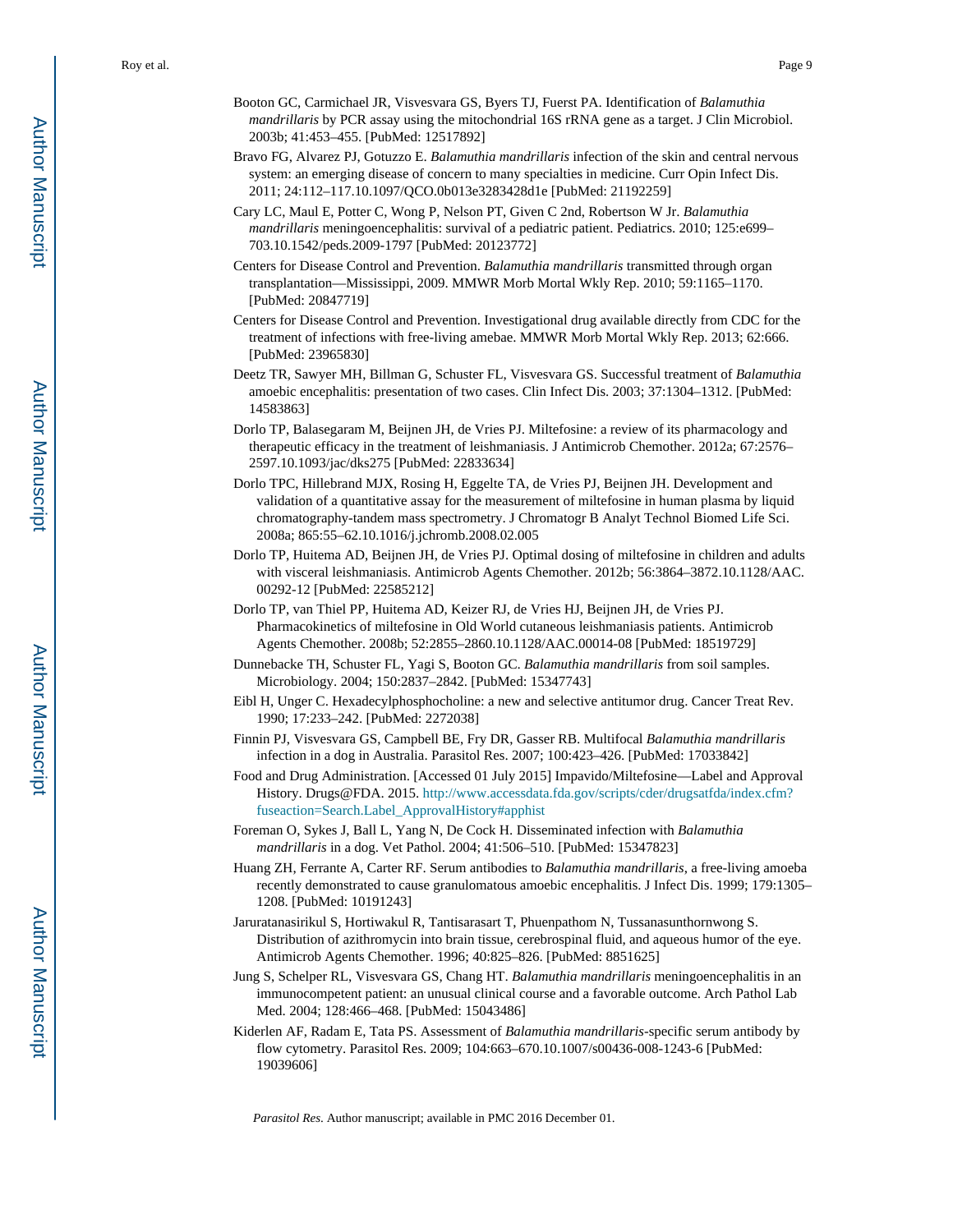- Kucerova Z, Sriram R, Wilkins PP, Visvesvara GS. Identification of antigenic targets for immunodetection of *Balamuthia mandrillaris*. Clin Vaccine Immunol. 2011; 18:1297– 1301.10.1128/CVI.05082-11 [PubMed: 21653740]
- Marschner M, Kötting J, Eibl H, Unger C. Distribution of hexadecylphosphocholine and octadecylmethyl-glycero-3-phosphocholine in rat tissues during steady-state treatment. Cancer Chemother Pharmacol. 1992; 31:18–22. [PubMed: 1458555]
- Martínez DY, Seas C, Bravo C, Legua P, Ramos C, Cabello AM, Gotuzzo E. Successful treatment of *Balamuthia mandrillaris* amoebic infection with extensive neurological and cutaneous involvement. Clin Infect Dis. 2010; 51:e7–11.10.1086/653609 [PubMed: 20550438]
- Nau R, Sörgel F, Eiffert H. Penetration of drugs through the blood-cerebrospinal fluid/blood-brain barrier for treatment of central nervous system infections. Clin Microbiol Rev. 2010; 23:858– 883.10.1128/CMR.00007-10 [PubMed: 20930076]
- Niyyati M, Lorenzo-Morales J, Rezaeian M, Martin-Navarro CM, Haghi AM, Maciver SK, Valladares B. Isolation of *Balamuthia mandrillaris* from urban dust, free of known infectious involvement. Parasitol Res. 2009; 106:279–281.10.1007/s00436-009-1592-9 [PubMed: 19685076]
- Petersen CA, Greenlee MHW. Neurologic manifestations of *Leishmania* spp. infection. J Neuroparasitology. 2011; 210.4303/jnp/N110401
- Qvarnstrom Y, Nerad TA, Visvesvara GS. Characterization of a new pathogenic *Acanthamoeba*  species, *A. byersi* n. sp., isolated from a human with fatal amoebic encephalitis. J Eukaryot Microbiol. 2013; 60:626–633.10.1111/jeu.12069 [PubMed: 23879685]
- Qvarnstrom Y, Visvesvara GS, Sriram R, da Silva AJ. Multiplex real-time PCR assay for simultaneous detection of *Acanthamoeba* spp., *Balamuthia mandrillaris*, and *Naegleria fowleri*. J Clin Microbiol. 2006; 44:3589–3595. [PubMed: 17021087]
- Reed RP, Cooke-Yarborough CM, Jaquiery AL, Grimwood K, Kemp AS, Su JC, Forsyth JRL. Fatal granulomatous amoebic encephalitis caused by *Balamuthia mandrillaris*. Med J Aust. 1997; 167:82–84. [PubMed: 9251693]
- Schuster FL, Dunnebacke TH, Booton GC, Yagi S, Kohlmeier CK, Glaser C, Vugia D, Bakardjiev A, Azimi P, Maddux-Gonzalez M, Visvesvara GS. Environmental isolation of *Balamuthia mandrillaris* associated with a case of amebic encephalitis. J Clin Microbiol. 2003; 41:3175–3180. [PubMed: 12843060]
- Schuster FL, Glaser C, Honarmand S, Maguire JH, Visvesvara GS. *Balamuthia* amebic encephalitis risk, Hispanic Americans. Emerg Infect Dis. 2004; 10:1510–1512. [PubMed: 15503402]
- Schuster FL, Guglielmo BJ, Visvesvara GS. In-vitro activity of miltefosine and voriconazole on clinical isolates of free-living amoebas: *Balamuthia mandrillaris, Acanthamoeba* spp., and *Naegleria fowleri*. J Eukaryot Microbiol. 2006a; 53:121–126. [PubMed: 16579814]
- Schuster FL, Honarmand S, Visvesvara GS, Glaser CA. Detection of antibodies against free-living amoebae *Balamuthia mandrillaris* and *Acanthamoeba* species in a population of patients with encephalitis. Clin Infect Dis. 2006b; 42:1260–1265. [PubMed: 16586385]
- Schuster FL, Visvesvara GS. Axenic growth and drug sensitivity studies of *Balamuthia mandrillaris*, an agent of amebic meningoencephalitis in humans and other animals. J Clin Microbiol. 1996; 34:385–388. [PubMed: 8789020]
- Schuster FL, Yagi S, Gavali S, Michelson D, Raghavan R, Blomquist I, Glastonbury C, Boll en AW, Scharnhorst D, Reed SL, Kuriyama S, Visvesvara GS, Glaser CA. Under the radar: *Balamuthia*  amebic encephalitis. Clin Infect Dis. 2009; 7:879–887.10.1086/597260 [PubMed: 19236272]
- U.S. Food and Drug Administration. [Accessed 27 March 2015] Impavido (Miltefosine). Drugs@FDA —FDA Approved Drug Products. 2014. [http://www.accessdata.fda.gov/scripts/cder/drugsatfda/](http://www.accessdata.fda.gov/scripts/cder/drugsatfda/index.cfm?fuseaction=Search.DrugDetails) [index.cfm?fuseaction=Search.DrugDetails](http://www.accessdata.fda.gov/scripts/cder/drugsatfda/index.cfm?fuseaction=Search.DrugDetails)
- Visvesvara GS, Martinez AJ, Schuster FL, Leitch GJ, Wallace SV, Sawyer TK, Anderson M. Leptomyxid ameba, a new agent of amebic meningoencephalitis in humans and animals. J Clin Microbiol. 1990; 28:2750–2756. [PubMed: 2280005]
- Visvesvara, GS.; Roy, S.; Maguire, JH. Pathogenic and opportunistic free-living amebae: *Acanthamoeba* spp., *Balamuthia mandrillaris*, *Naegleria fowleri*, and *Sappinia pedata*. In: Guerrant, RL.; Walker, DH.; Weller, PF., editors. Tropical infectious diseases—principles,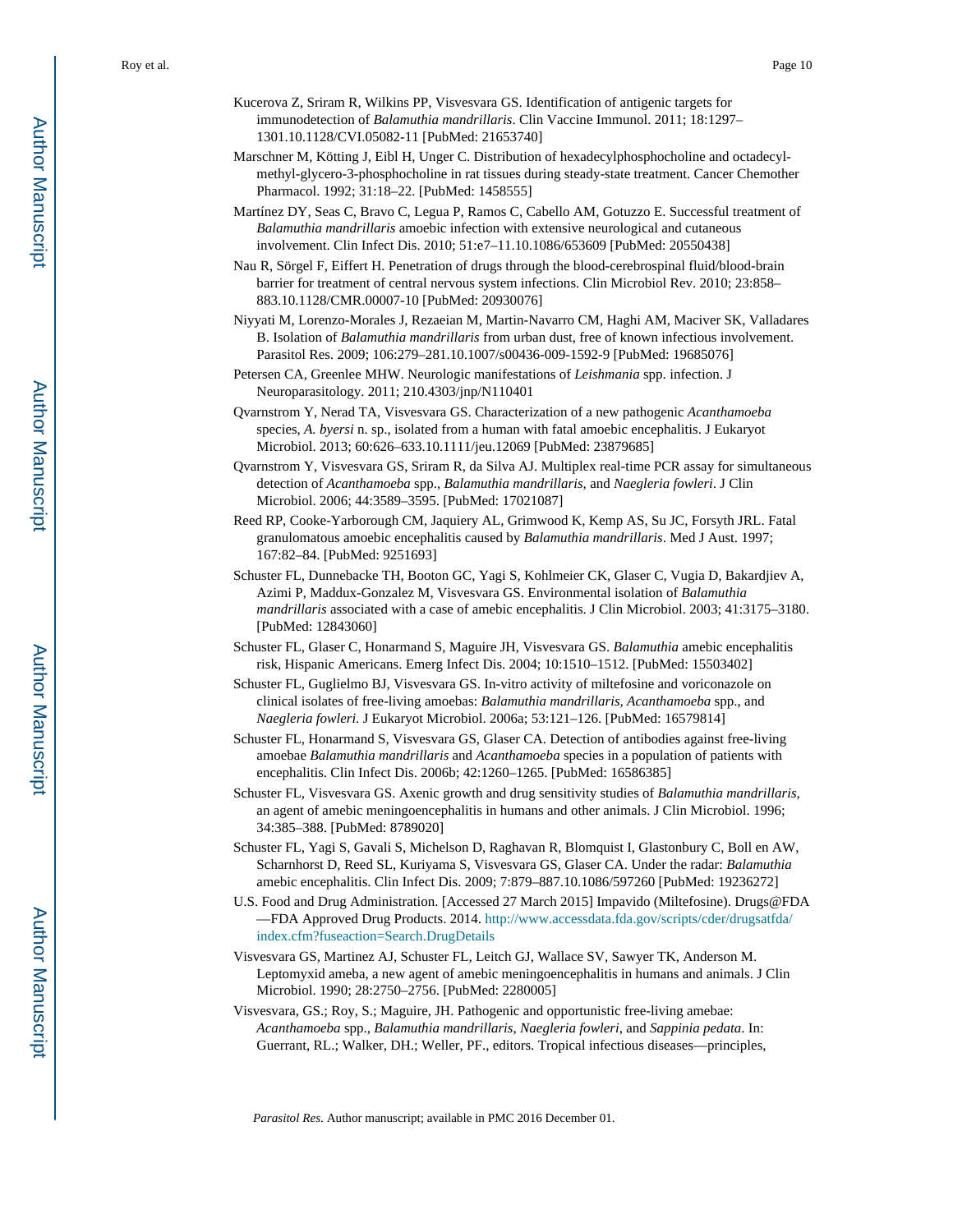pathogens, & practice. 3. Elsevier; Churchill Livingstone, Philadelphia: 2011. p. 707-713.p. 707-713.

- Visvesvara GS, Schuster FL, Martinez AJ. *Balamuthia mandrillaris*, N. G., N. Sp., agent of amebic meningoencephalitis in humans and animals. J Eukaryot Microbiol. 1993; 40:504–514. [PubMed: 8330028]
- Wadhone P, Maiti M, Agarwal R, Kamat V, Martin S, Saha B. Miltefosine promotes IFN-gammadominated anti-leishmanial immune response. J Immunol. 2009; 182:7146–7154.10.4049/ jimmunol.0803859 [PubMed: 19454711]
- World Health Organization. Miltefosine (Inclusion)—Adults and Children. 18th Expert Committee on the Selection and Use of Essential Medicines; World Health Organization; 2011. [http://](http://www.who.int/selection_medicines/committees/expert/18/applications/miltefosine/en/) [www.who.int/selection\\_medicines/committees/expert/18/applications/miltefosine/en/](http://www.who.int/selection_medicines/committees/expert/18/applications/miltefosine/en/)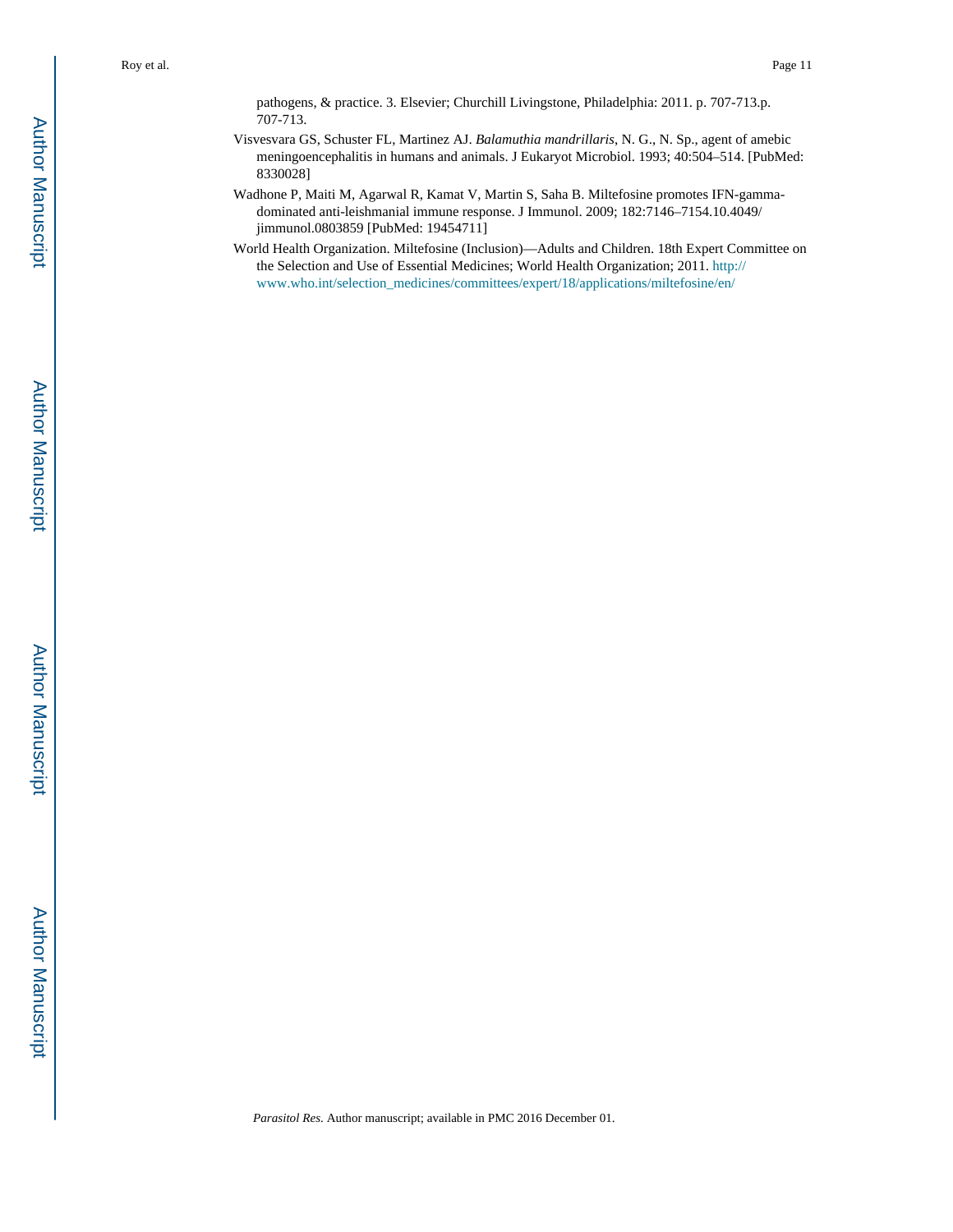

#### **Fig. 1.**

Magnetic resonance imaging (MRI) of the brain during the patient's clinical course. (a). Initial MRI on admission Day 1 revealed a nonspecific multifocal lesion involving the left frontal temporal lobe with surrounding edema and midline shift. (b). MRI on Day 8 revealed postoperative changes with diminished mass effect and midline shift. (c). MRI on Day 20 (flair axial image) revealed a new lesion in left temporo-occipital white matter (arrow) and further reduction in edema with resolution of midline shift. (d). MRI on Day 26 (T1 sagittal image) revealed numerous new foci throughout the brain (arrows)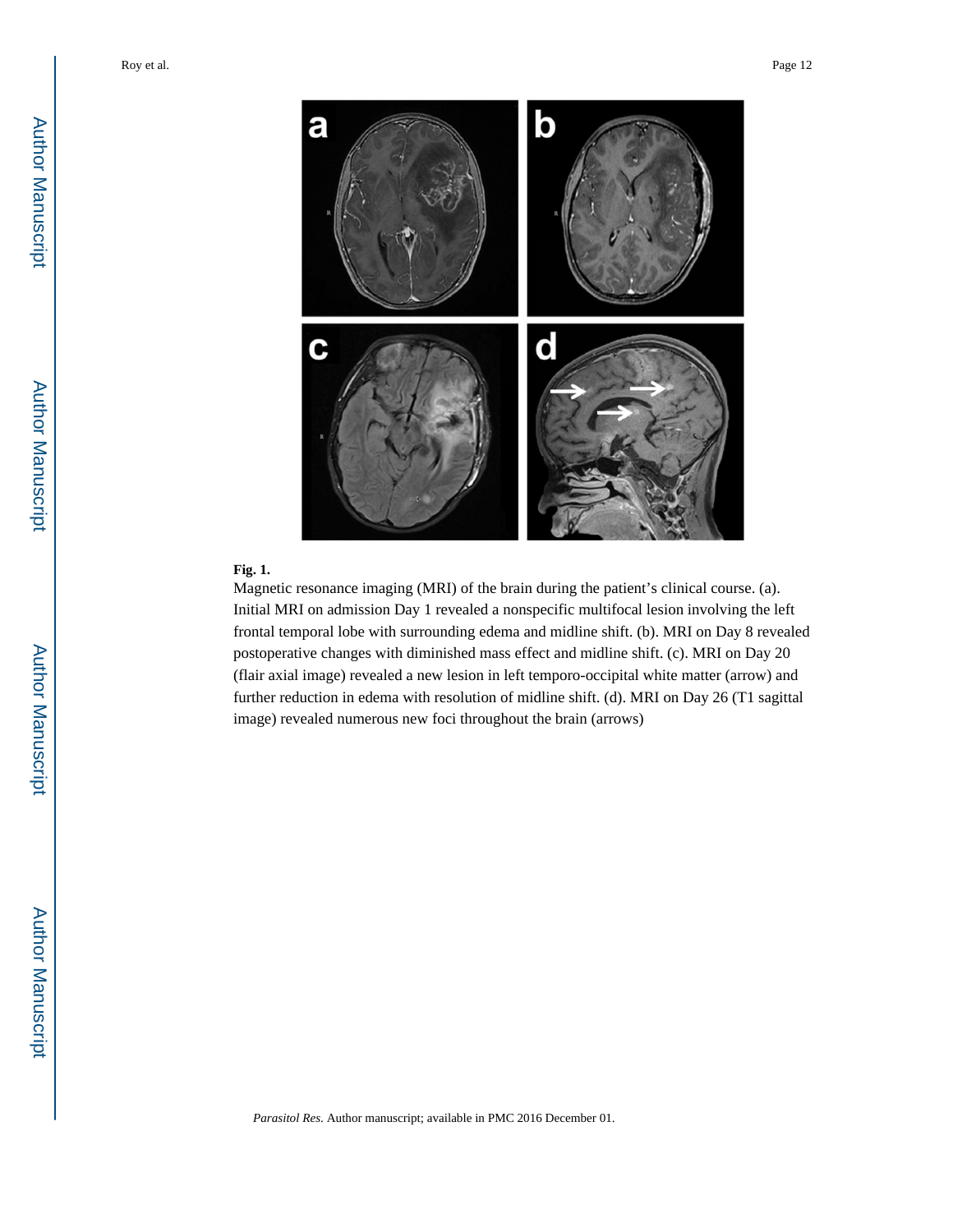|                    |                          |                          |     |               |      |     |                 |                          |     |     |                |     | <b>Nucleotide Position in Alignment</b> |        |   |               |    |      |      |                          |
|--------------------|--------------------------|--------------------------|-----|---------------|------|-----|-----------------|--------------------------|-----|-----|----------------|-----|-----------------------------------------|--------|---|---------------|----|------|------|--------------------------|
| Strain (GenBank #) | 116                      | 245                      | 295 | $\frac{2}{2}$ | \$66 | 767 | $\overline{12}$ | 776                      | 792 | P95 | $\ddot{\rm s}$ | 143 | 1160                                    | 뮥<br>ñ | ₽ | $\frac{8}{4}$ | 58 | 1533 | 1818 | 1872                     |
| V039 (AF477019)    |                          |                          |     |               |      |     |                 |                          |     |     |                |     |                                         |        | G | G             |    |      |      |                          |
| V188 (AF477020)    |                          | -                        |     |               |      |     |                 |                          |     |     |                |     | G                                       |        | G | G             |    |      |      |                          |
| V433 (AF477021)    |                          |                          |     |               |      |     |                 |                          | А   | А   |                |     | G                                       |        | G | G             |    |      |      |                          |
| V451 (AF477022)    |                          | $\overline{\phantom{a}}$ |     |               |      |     |                 |                          |     |     |                |     | G                                       |        | G | G             |    |      |      |                          |
| V630 (JX524850)    | $\overline{\phantom{a}}$ |                          | G   |               |      |     |                 | $\overline{\phantom{a}}$ | G   | G   |                |     |                                         | G      |   |               |    |      |      | $\overline{\phantom{a}}$ |

#### **Fig. 2.**

Variable positions in the 18S rRNA gene sequences from *Balamuthia mandrillaris* isolates available in GenBank as of 2013. The alignment was made with ClustalW using Geneious v7.1.5. A dash (-) indicate an insertion/deletion. Total length of alignment was 1,973 base pairs. The isolate from the patient described in this report was designated as CDC:V630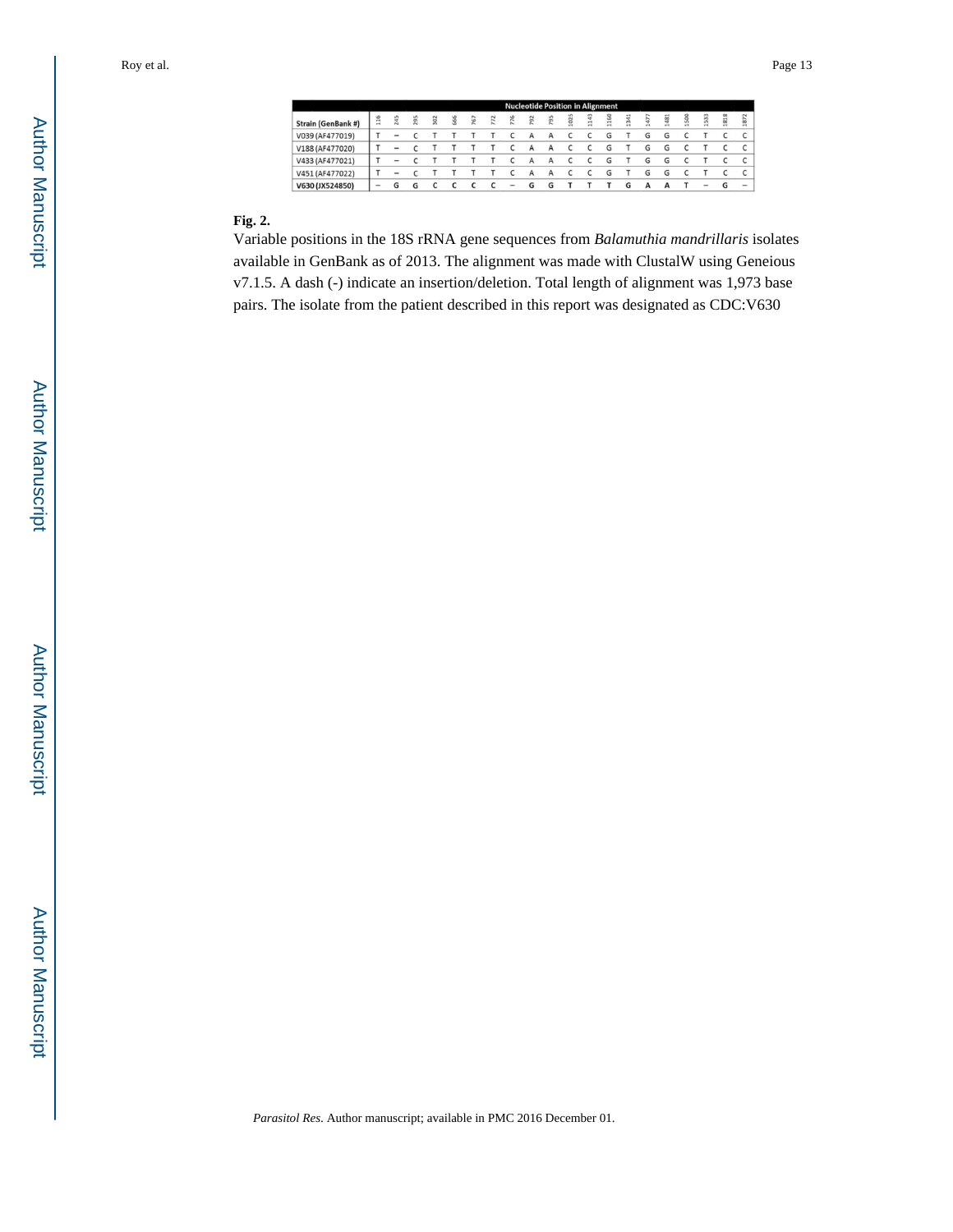

# **Fig. 3.**

Hematoxylin and eosin (H&E) or indirect immunofluorescence (IFA) staining of tissue sections. (a) A section of brain stained with H&E—*Balamuthia* amebae are seen interspersed within the tissue at magnification X 100. (b) A similar section of brain reacted with anti-*Balamuthia mandrillaris* serum in the IFA test at magnification X 100. (c) IFA reactivity of *Balamuthia* amebae in a section of lung at magnification X 100 indicating dissemination of amebae into the lung. (d) A high power (magnification X 1,000) view of an ameba in the lung by IFA staining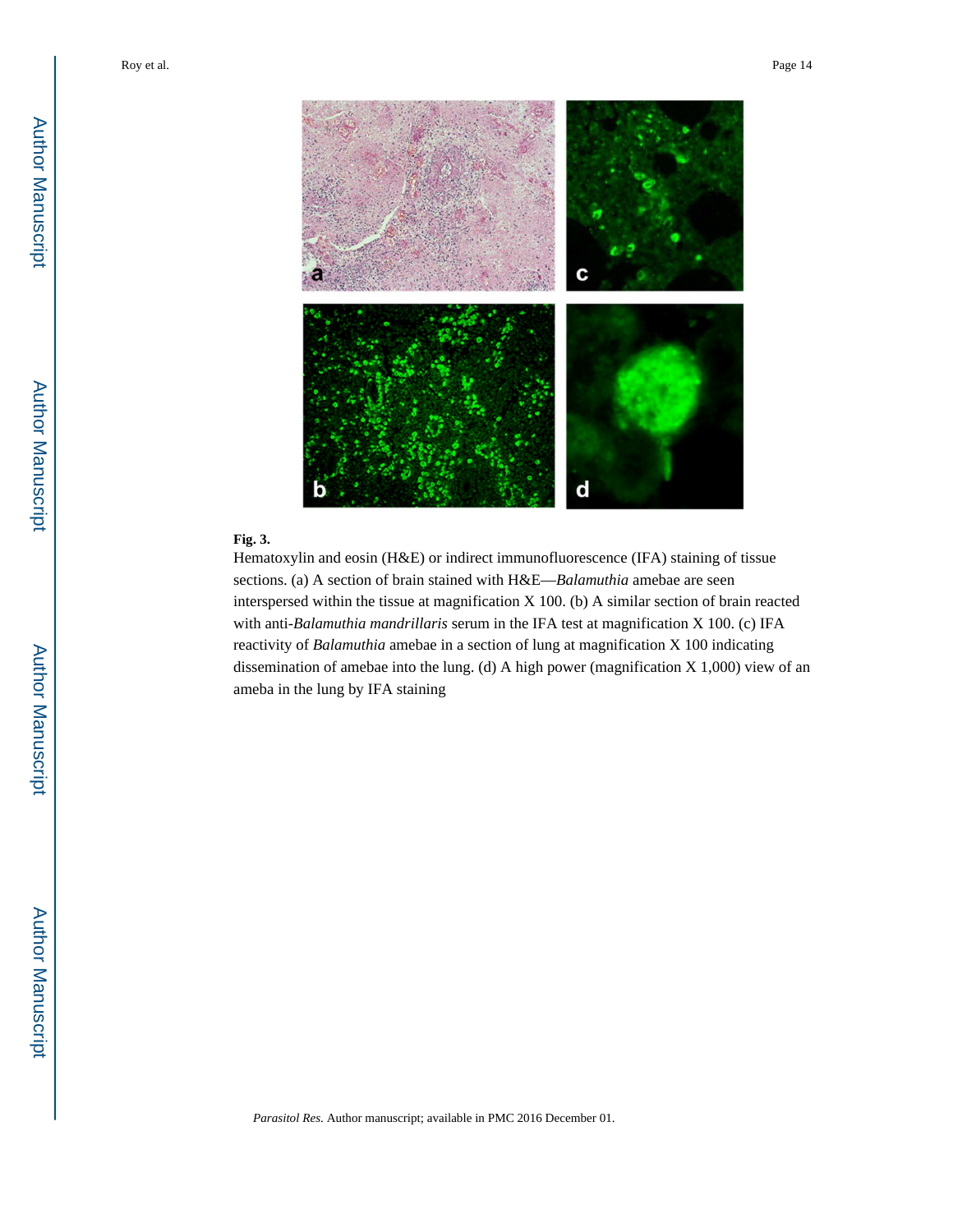## **Table 1**

Drugs administered to a patient with *Balamuthia mandrillaris* granulomatous amebic encephalitis, United States, 2010

| Drug                              | <b>Initiation</b><br>Date<br>(Hospital<br><b>Admission</b><br>Day) | <b>Duration</b> | <b>Dose</b>                                                         | <b>Comments</b>                                                                                                                                                                                                                                                       |  |  |  |
|-----------------------------------|--------------------------------------------------------------------|-----------------|---------------------------------------------------------------------|-----------------------------------------------------------------------------------------------------------------------------------------------------------------------------------------------------------------------------------------------------------------------|--|--|--|
| Dexamethasone                     | Day 1                                                              | 25 days         | 4mg IV every 6 hours, slowly<br>tapered                             | Anti-inflammatory drug for cerebral edema                                                                                                                                                                                                                             |  |  |  |
| Fosphenytioin                     | Day 1                                                              | 4 days          | 100 mg IV every 12 hours                                            | Anticonvulsant drug                                                                                                                                                                                                                                                   |  |  |  |
| Liposomal amphotericin B<br>Day 2 |                                                                    | 3 days          | 380 mg IV daily (10 mg/kg/day)                                      | Anti-amebic drug; first administered at<br>initial suspicion of GAE, discontinued in<br>favor of more specific anti-Balamuthia<br>therapy                                                                                                                             |  |  |  |
| Azithromycin                      | Day 3                                                              | 58 days         | 750 mg IV daily                                                     | Anti-amebic drug                                                                                                                                                                                                                                                      |  |  |  |
| Fluconazole                       | Day 3                                                              | 58 days         | 400 mg IV daily                                                     | Anti-amebic drug adjusted for renal<br>insufficiency                                                                                                                                                                                                                  |  |  |  |
| 5-fluorocytosine (5FC)            | Day 3                                                              |                 | 1000 to 1425 mg per nasogastric<br>tube (NG) every 6 hours          | Anti-amebic drug adjusted based on levels                                                                                                                                                                                                                             |  |  |  |
| Pentamidine                       | Day 3                                                              | 23 days         | 160 mg IV daily                                                     | Anti-amebic drug discontinued due to<br>pancreatitis and electrolyte problems                                                                                                                                                                                         |  |  |  |
| Sulfadiazine                      | Day 3                                                              | 58 days         | 500 mg PO and NG every 6<br>hours                                   | Anti-amebic drug                                                                                                                                                                                                                                                      |  |  |  |
| Levetiracetam                     | Day 5                                                              | 12 days         | 400mg IV every 12 hours                                             | Anticonvulsant drug                                                                                                                                                                                                                                                   |  |  |  |
| Miltefosine                       | Day 7                                                              | $26.5$ days     | 50 mg NG twice daily (2.65<br>mg/kg/day)                            | Anti-amebic drug discontinued prior to<br>death due to progression of neurologic<br>deterioration, development of multiple<br>organ dysfunction due to presumed drug<br>toxicities, and uncertainty of the<br>contributing role of miltefosine to these<br>toxicities |  |  |  |
| Phenobarbital                     | Day 14                                                             | 6 days          | 55 to 110 mg IV every 12 hours                                      | Anticonvulsant drug                                                                                                                                                                                                                                                   |  |  |  |
| Valproate                         | Day 20                                                             | 4 days          | 500 mg IV every 12 hours                                            | Anticonvulsant drug                                                                                                                                                                                                                                                   |  |  |  |
| Lorazapam                         | Day 21                                                             |                 | $1.0 - 2.5$ mg IV every 8 hrs, with<br>additional doses as required | Anticonvulsant drug                                                                                                                                                                                                                                                   |  |  |  |
| Metronidazole                     | Day 22                                                             |                 | 370 mg IV every 6 hours                                             | Anti-amebic drug for a new brain lesion<br>discovered on MRI on Day 20                                                                                                                                                                                                |  |  |  |
| Thioridazine                      | Day 26                                                             |                 | 15 mg NG twice daily                                                | Anti-psychotic drug and might also have<br>anti-amebic activity                                                                                                                                                                                                       |  |  |  |
| Methylprednisolone                | Day 47                                                             | 14 days         | 20 mg IV every 6 hours                                              | Anti-inflammatory drug for cerebral edema                                                                                                                                                                                                                             |  |  |  |